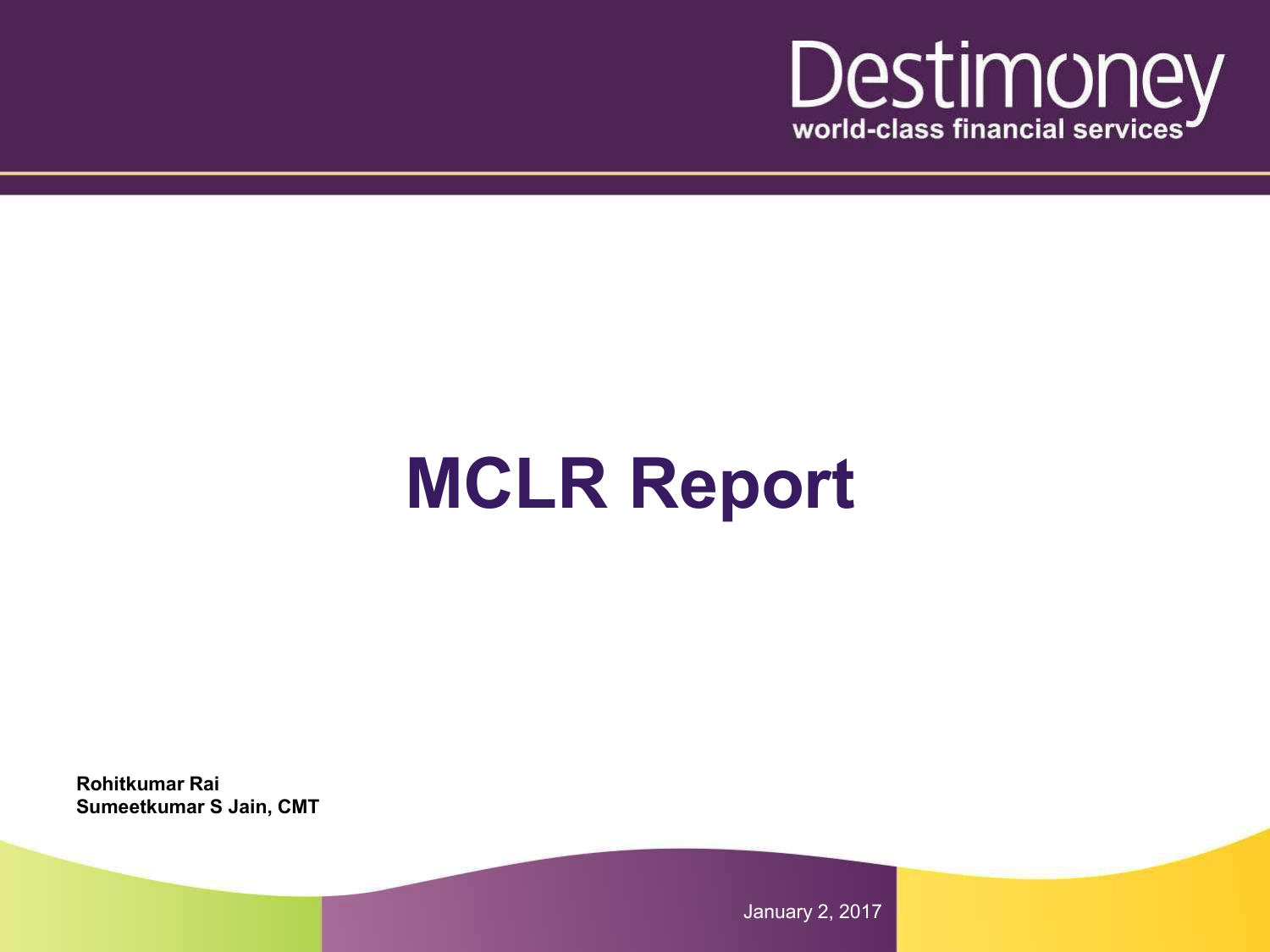□ MCLR stands for marginal cost of lending rate. From April 1 2016,all loans will be linked to MCLR in place of base rate. RBI introduced MCLR based loans to ensure quicker transmission of rate changes to loan borrowers. MCLR requirements will be applicable only to banks and not NBFC.

 $\Box$ It is the new benchmark lending rate at which banks will now lend to new borrowers. Till 31 March 2016, banks used base rate as the benchmark rate to lend. While MCLR will be the benchmark rate for new borrowers, for existing borrowers, the base rate regime will continue. MCLR is closely linked to the actual deposit rates. Banks have to publish at least five MCLR rates (overnight, one-month, three-month, six-month and one-year). Banks are also free to set rates for longer durations, such as two and three years.

All floating rate loans will be linked to MCLR. "This includes home loans, loan against property and many of the corporate term loans. Those such as car and personal loans, which are fixed rate loans, will not be linked to MCLR.

MCLR is built on four components—marginal cost of funds, negative carry on account of cash reserve ratio (CRR), operating costs and tenor premium. Marginal cost of funds is the marginal cost of borrowing and return on net worth for banks. The operating cost includes cost of providing the loan product including cost of raising funds. Tenor premium arises from loan commitments with longer tenors. According to brokerage and investment group CLSA, the source of funding for a bank is based on actual domestic funding mix. MCLR is closely linked to the actual deposit rates. "If one-year term deposit is at 7.50%. Then one-year MCLR will be 7.50% plus CRR, operation cost and tenor premium,".

The Reserve Bank of India (RBI) has asked banks to set at least five MCLR rates—overnight, one month, three month, six month and one year. Besides these, banks are free to set rates for longer durations as well. The rates have to be reviewed on a monthly basis, but banks that don't have the capacity to do monthly reviews on can do so quarterly till March 2017. MCLR-linked loans will be reset for a maximum of one year. So, you will have a new interest rate on your home loan at a predecided time and for a maximum period of one year.

Source: Destimoney Research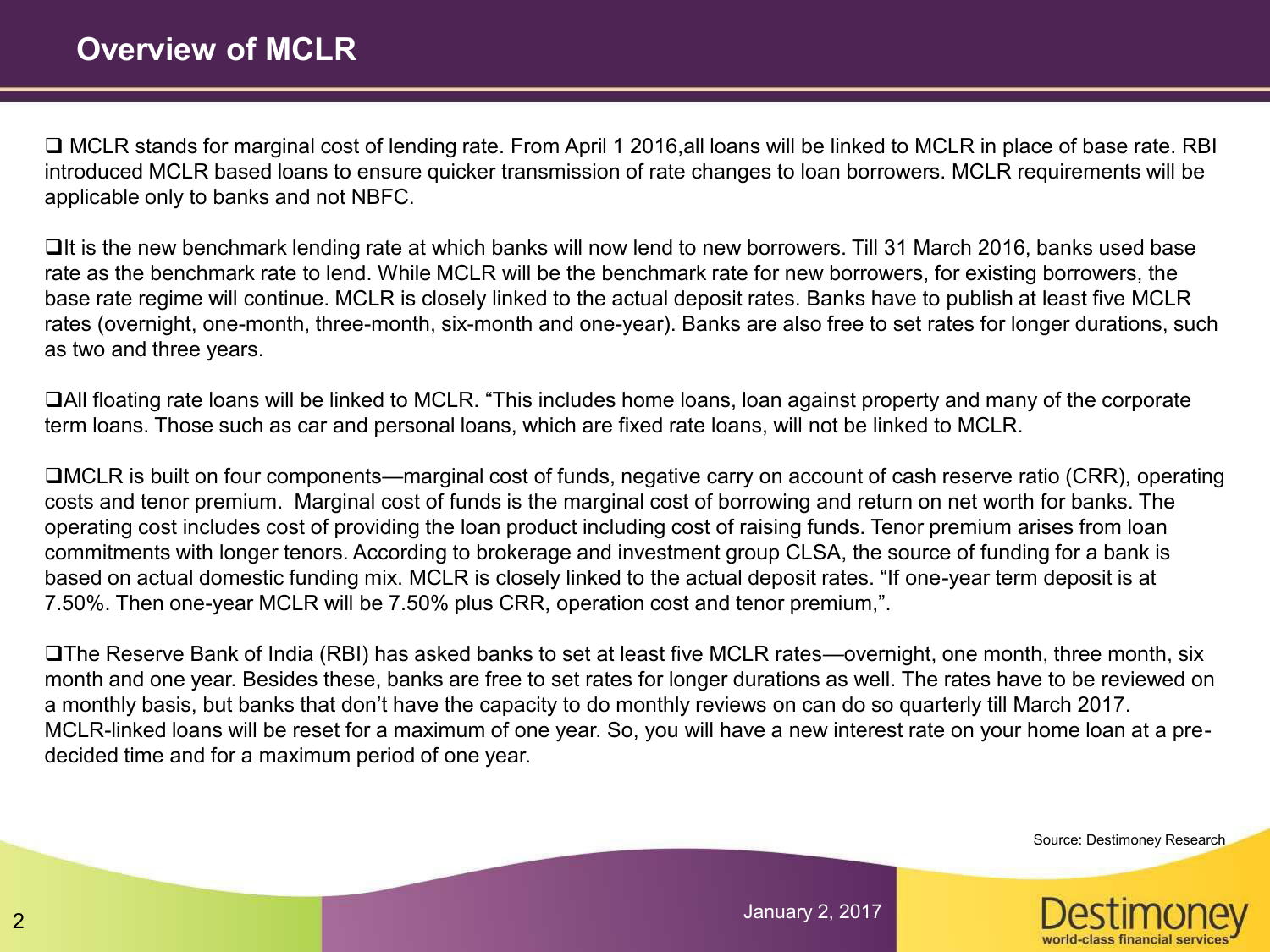## **How MCLR is different from base rate?**

The base rate or the standard lending rate by a bank is calculated on the basis of the following factors:

- •Cost for the funds (interest rate given for deposits),
- •Operating expenses,
- •Minimum rate of return (profit), and
- •Cost for the CRR (for the four percent CRR, the RBI is not giving any interest to the banks)

On the other hand, the MCLR is comprised of the following are the main components.

- •Marginal cost of funds;
- •Negative carry on account of CRR;
- •Operating costs;
- •Tenor premium

It is very clear that the CRR costs and operating expenses are the common factors for both base rate and the MCLR. The factor minimum rate of return is explicitly excluded under MCLR.

But the most important difference is the careful calculation of Marginal costs under MCLR. On the other hand under base rate, the cost is calculated on an average basis by simply averaging the interest rate incurred for deposits. The requirement that MCLR should be revised monthly makes the MCLR very dynamic compared to the base rate.

For existing borrowers, falling interest rates will yield a higher and quicker benefit if their loan is linked to the MCLR. But when the cycle reverses, a rising interest rate scenario will benefit borrowers with base rate-linked loans. New borrowers, in any case, do not have any option. Their loan will be linked to the MCLR. But before zeroing in on a loan, compare the tenure for reset of rates and the MCLR spread.

The reduction in the MCLR is expected to positively impact loan growth both in the retail consumer segment and in corporate sector lending, thereby supporting growth impulses in the economy

Source: Destimoney Research

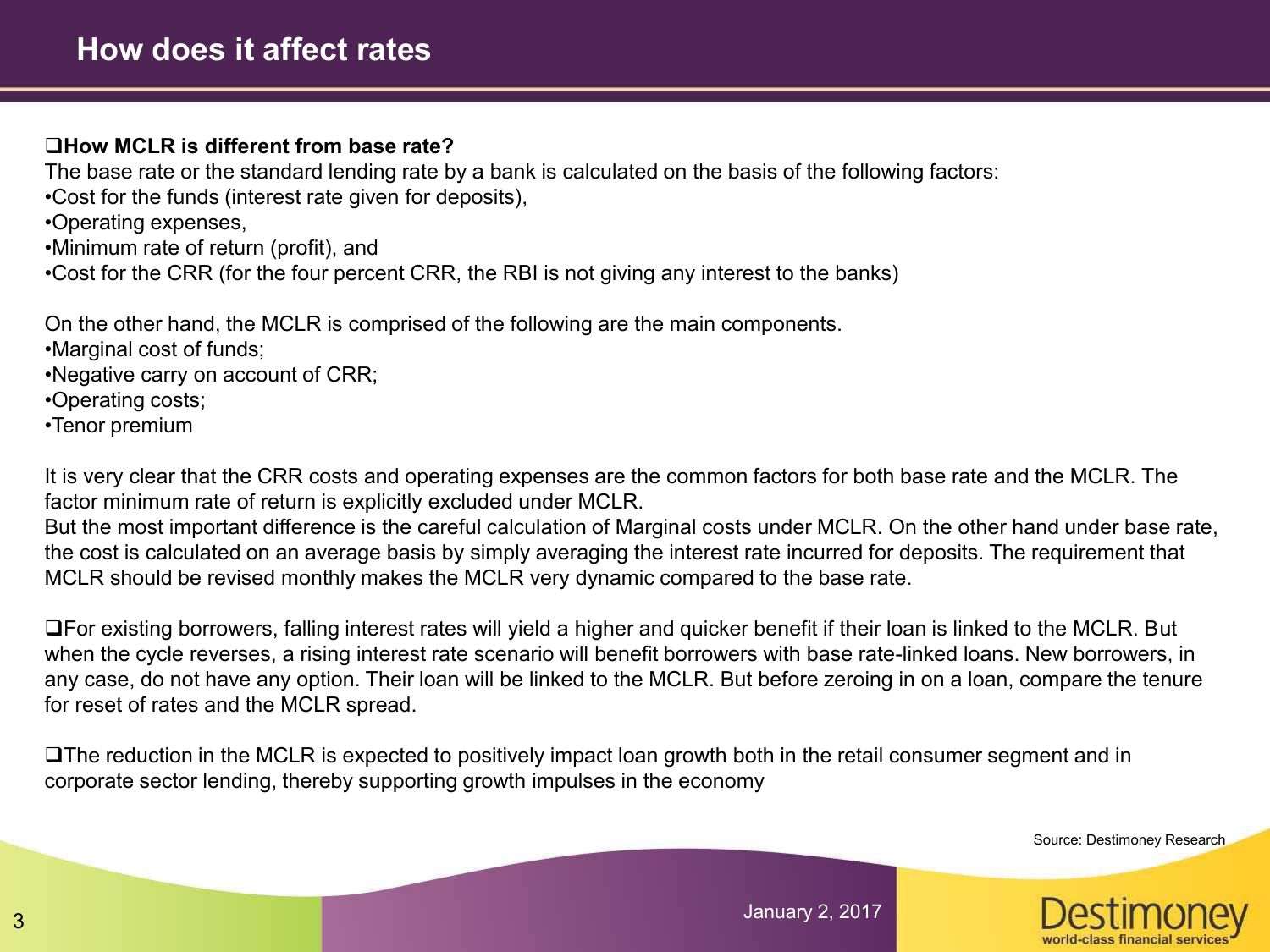

Image curtsey: Loanyantra and Economictimes Source: Destimoney Research

world-class financial set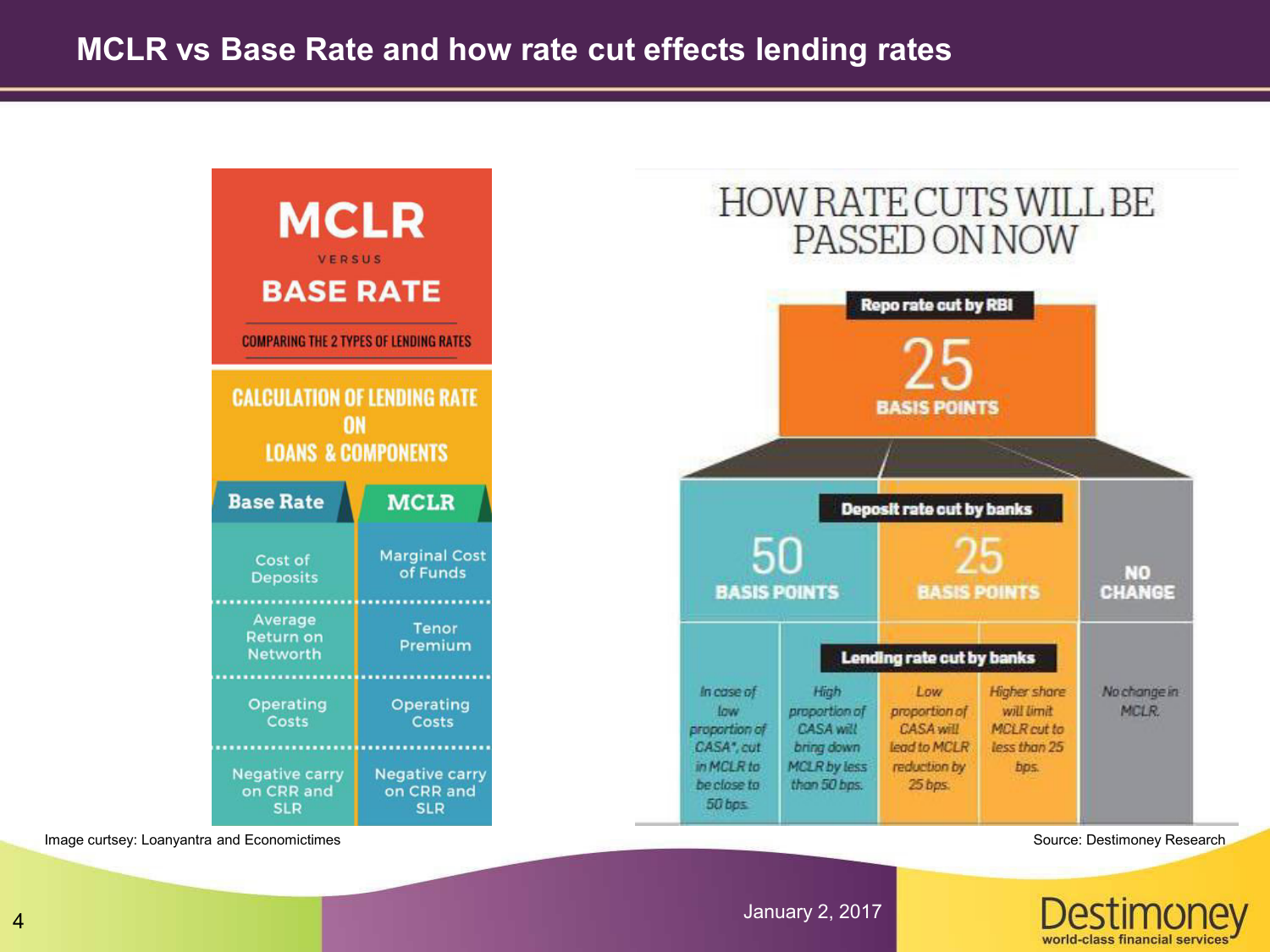| <b>Sr.No. Company Name</b> | <b>Latest Update</b> | <b>MCLR</b><br>(bps) in ht<br>2017 |          | rate cut Overnig 1 month 3 month 6 Month 1 year<br><b>MCLR</b> | <b>MCLR</b> | <b>MCLR</b> | <b>MCLR</b> | 2 year<br><b>MCLR</b>    | 3 year<br><b>MCLR</b> |
|----------------------------|----------------------|------------------------------------|----------|----------------------------------------------------------------|-------------|-------------|-------------|--------------------------|-----------------------|
| State Bank of India        | 1st Jan 2017         | 90                                 | 7.75%    | 7.85%                                                          | 7.90%       | 7.95%       | 8.00%       | $8.10\%$                 | 8.15%                 |
| Punjab National Bank       | 1st Jan 2017         | 70                                 | $8.20\%$ | 8.25%                                                          | 8.35%       | $8.40\%$    | 8.45%       | $\overline{\phantom{a}}$ | 8.60%                 |
| Union Bank of India        | 1st Jan 2017         | 65-90                              | 8.15%    | 8.35%                                                          | 8.40%       | 8.50%       | 8.65%       | 8.70%                    | 8.75%                 |

Source: Destimoney Research

Destimone

ey